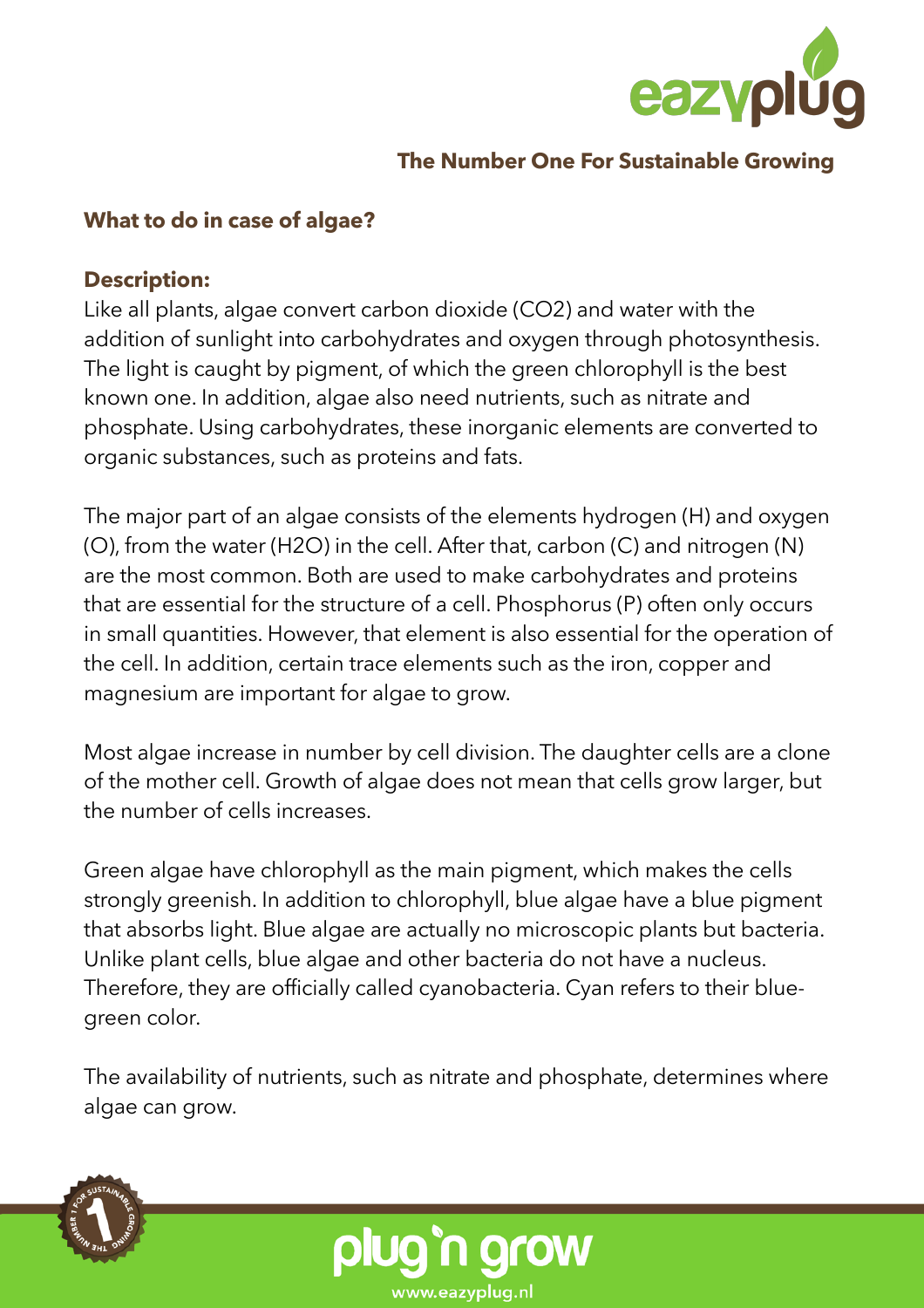

# **Symptoms:**

Green slime growing on the surface or sides of soil.

Algae is a simple plant organism. When given the proper conditions, it may be found growing on the surface of the growing soil. Algae appears as a green slime covering the soil. By itself, algae is not dangerous to plant life, but may inhibit the absorption of water, depending on the watering method you are using.

# **Associated problems:**

If algae is allowed to dry out, it can actually create a seal on the surface of the soil which may reduce the availability of oxygen and/or inhibit the soil's ability to absorb water.

Once algae growth has started, it's difficult to stop it without under-watering your plant

Algae can bring insect diseases. Fungus gnats and shore flies are lovers of such environment. These not only cause general nuisance when they are in adult flying stage but also could cause serious root damages when they are in larvae stage.

# **Prevention:**

Prevent from overwatering: This number one cause does not apply for Eazy Plug material, as it self-regulates to the right air-to-water ratio. However for regular potting soil, the key to prevent the growth of Algae on the surface is to make sure your plant is receiving the proper amount of water. Keep in mind that proper watering is not simply a factor of quantity and frequency. It is also a factor of how much water your potting soil holds relative to the amount of water your plant is able to absorb. If the soil holds more water than your plant can absorb, it may be the result of an over-watering program combined with inadequate drainage.

If weather is humid (wet season) try to use a potting mix that is light and porous (use coarser textures or mix with perlite). This too cannot be an issue for Eazy Plug material as the porosity of the Eazy Plug material is predetermined.